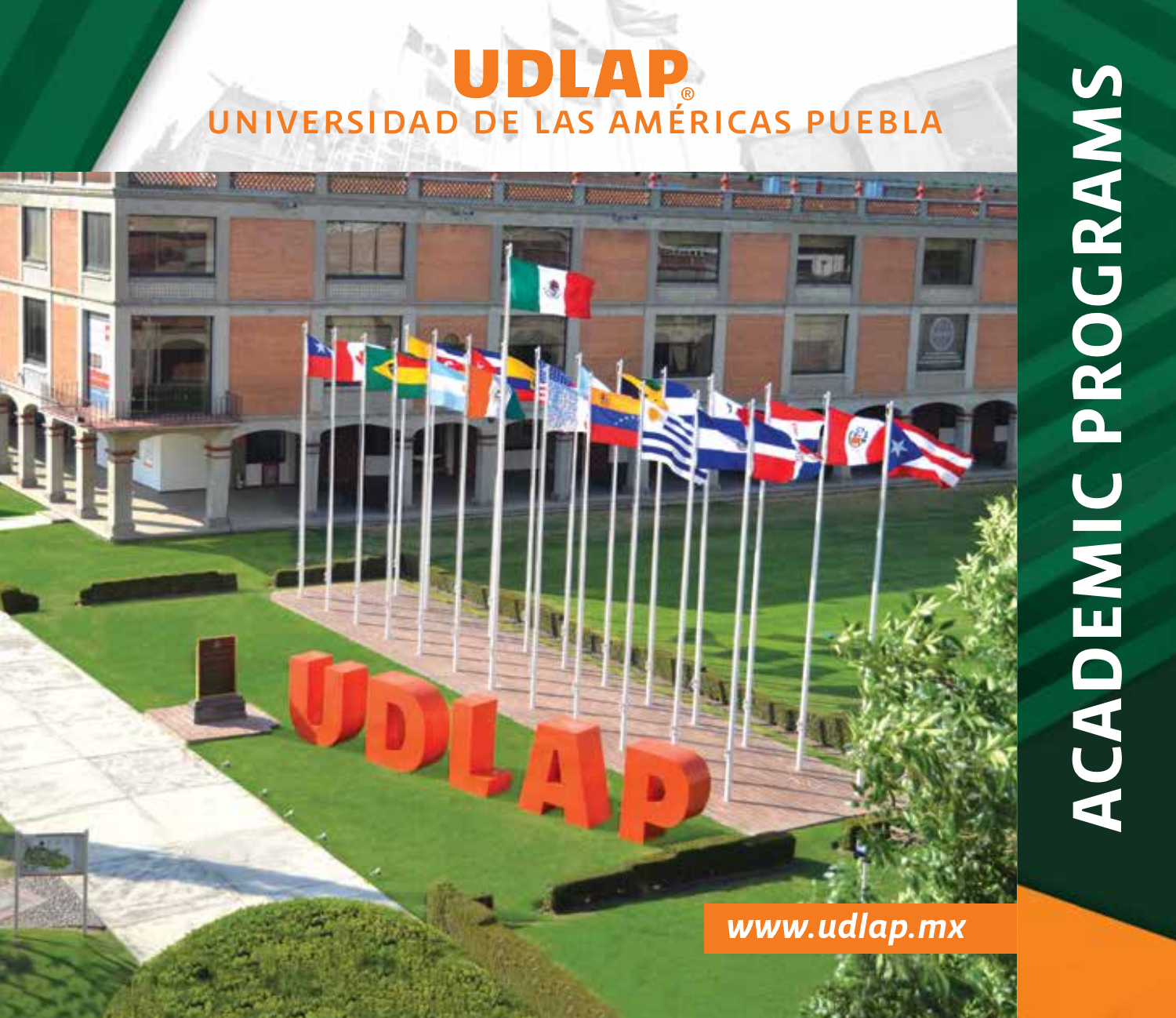# **location**

UDLAP is located in the heart of Mexico, in one of the most historic cities of Latin America: Cholula. This 2500 years old sacred city is famous because it houses the great pyramid of Cholula. It combines the modern and traditional aspects of Mexico, attracting tourists from all over the world year-round.

Did you know Cholula's pyramid is considered the largest man – made pyramid by volume in the world?



## **UDLAP** is at the forefront of *international education*



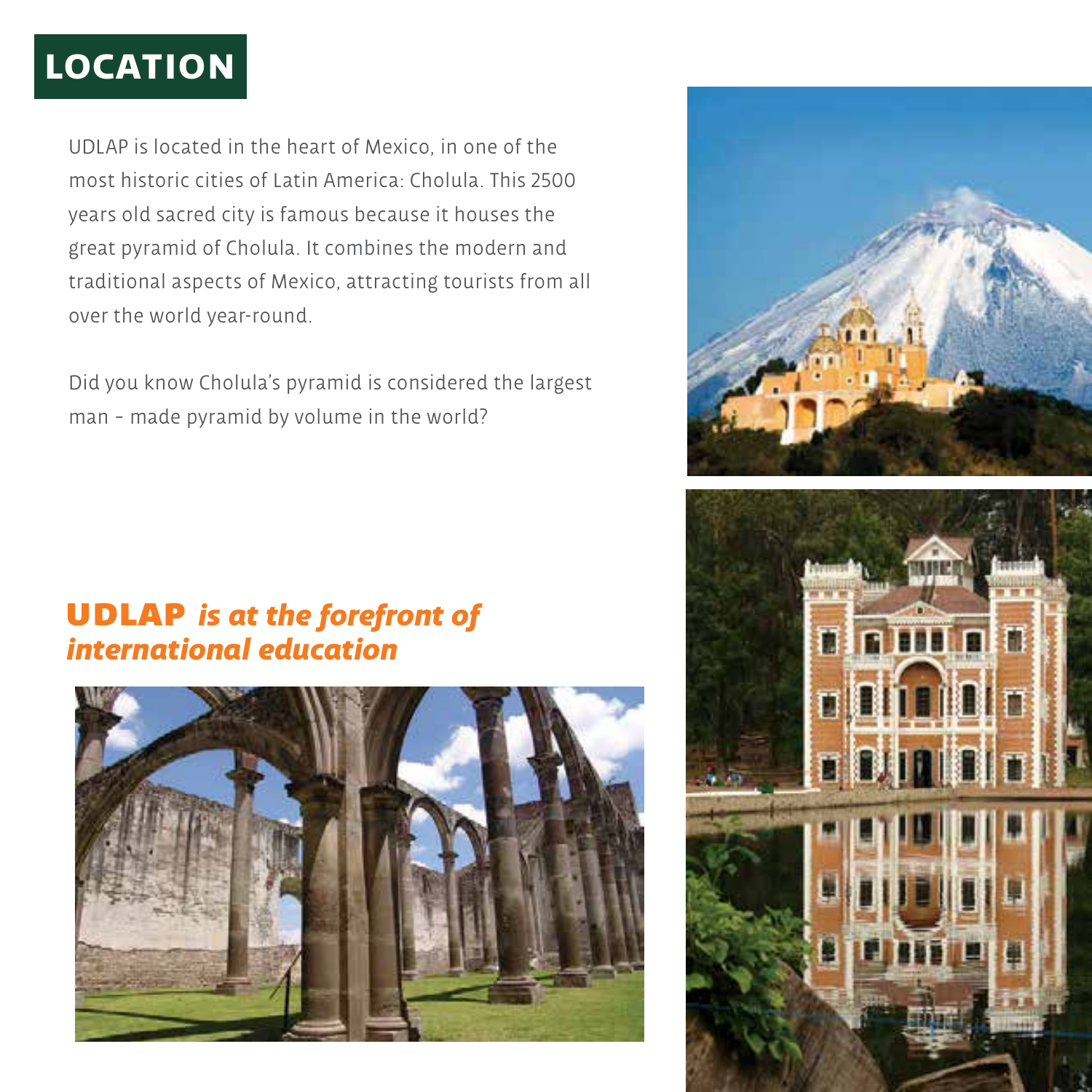# undergraduate programs

### EDAH

#### school of arts and humanities

- Architecture
- Art History and Curatorship
- Dance
- Digital Animation
- Fine Arts
- Interior Architecture
- Language Studies
- Literature
- Music
- Theater
- Visual Information Design

#### EDEC school of sciences

- Actuarial Sciences
- Biology
- Clinical Biochemistry
- Data Science
- Dental Surgeon
- Medical Surgeon
- Nanotechnology & Molecular Engineering
- Nursing
- Nutrition Science
- Pharmaceutical and Biological Chemistry
- Physics

## EDCS

#### school of social sciences

- Anthropology
- Clinical Psychology
- Communications and Public Relations
- Communications and Media Productions
- International Relations
- $-1$ aw
- Multicultural Relations
- Organizational Psychology
- Pedagogy
- Political Science



#### EDEI school of engineering

- Energy Engineering
- Biomedical Engineering
- Chemical Engineering
- Civil Engineering
- Computer Systems Engineering
- Environmental Engineering
- Food Industry Engineering
- Industrial Engineering
- Mechanical Engineering
- Mechatronics Engineering
- Robotics and Telecommunications Engineering
- Supply Chain and Logistics Engineering

#### EDNE

#### **CHOOL OF BUSINESS AND ECONOMICS**

- Banking and Investments
- Business Administration
- Culinary Arts
- Economics
- Financial Strategies and Public Accounting
- Hotel and Restaurants Administration
- International Business Administration
- Marketing

## graduate programs

#### ON SITE

- Information Design
- Clinical Psychology
- Communications and Digital Media
- Governance and Globalization
- Tax Law
- Construction Project Management
- Business Administration
- International Management
- Manufacturing Management

#### **ONLINE**

- Corporate Law
- Energy Law
- Organizational Pyschology
- Sports Psychology
- Health Services Administration
- Business Administration
- Corporate Finance
- Energetic Management
- Information Technology Management
- Marketing

## **STUDY IN MEXICO STUDY AT UDLAP**

udlap *has more than 65 academic programs for you to choose from*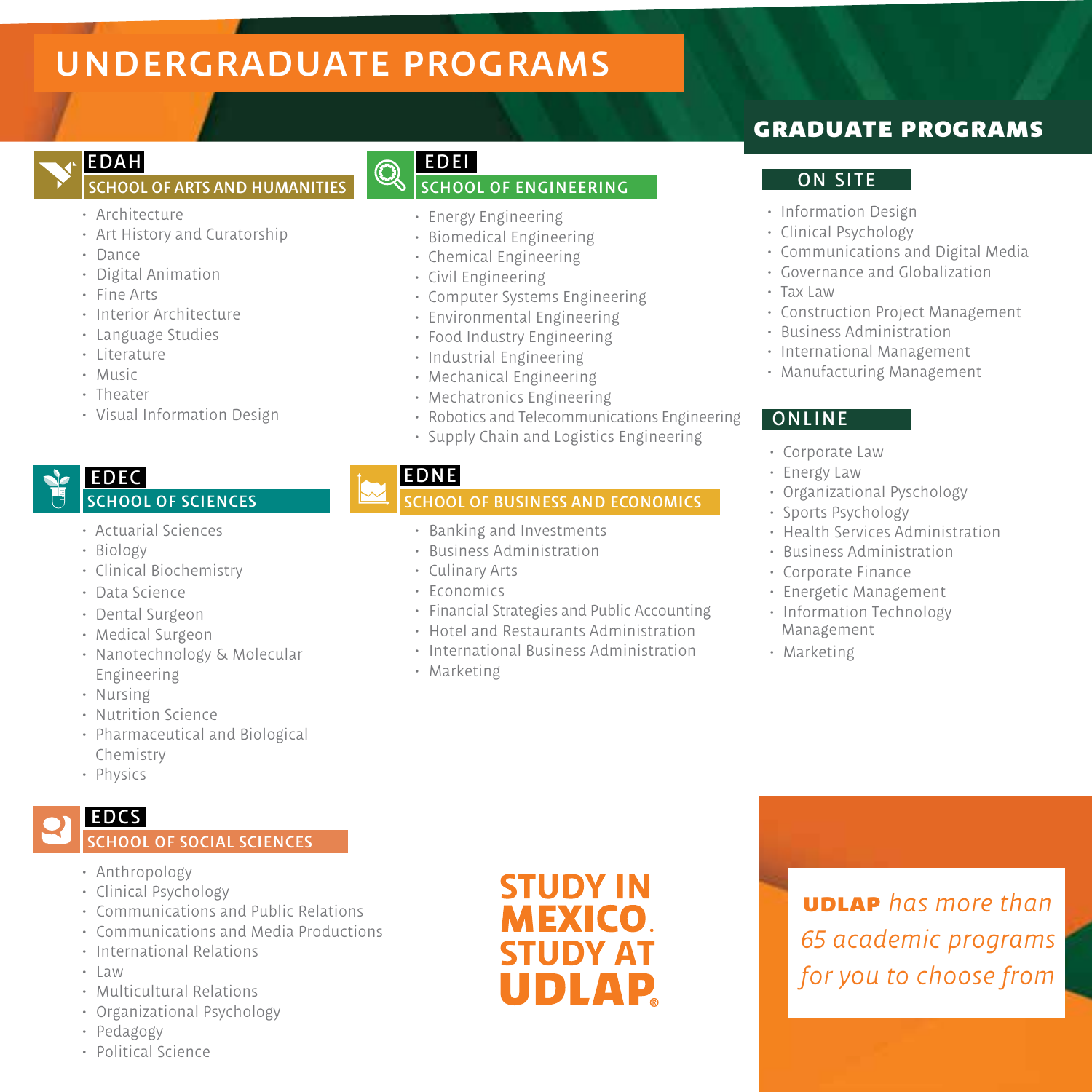## **PROFESSIONALIZING master programs**









## **STUDY ABROAD programs**

#### Spanish Immersion Program (SIP)

A complete program to study and learn Spanish! It is a perfect combination of high-quality academic coursework and recreational activities that provide students with a total immersion experience in Mexican culture.

#### Tailor-Made Programs (All year)

Choose and create the type of program that you want! These programs are made according to your requirements.

## Spanish Immersion - High School Summer Camp (HSSC)

Immerse students to the Spanish-speaking world by developing their communication skills with the best qualified instructors or improve your student's Spanish knowledge learning the correct use of the language in everyday situation; complementing it with great activities.

#### Community Oriented Program

Visit and help rural communities, teach classes in public schools to elementary students, visit orphan homes or participate in environmental activities. The program´s objective is to help and contribute to the society in Puebla, Mexico.





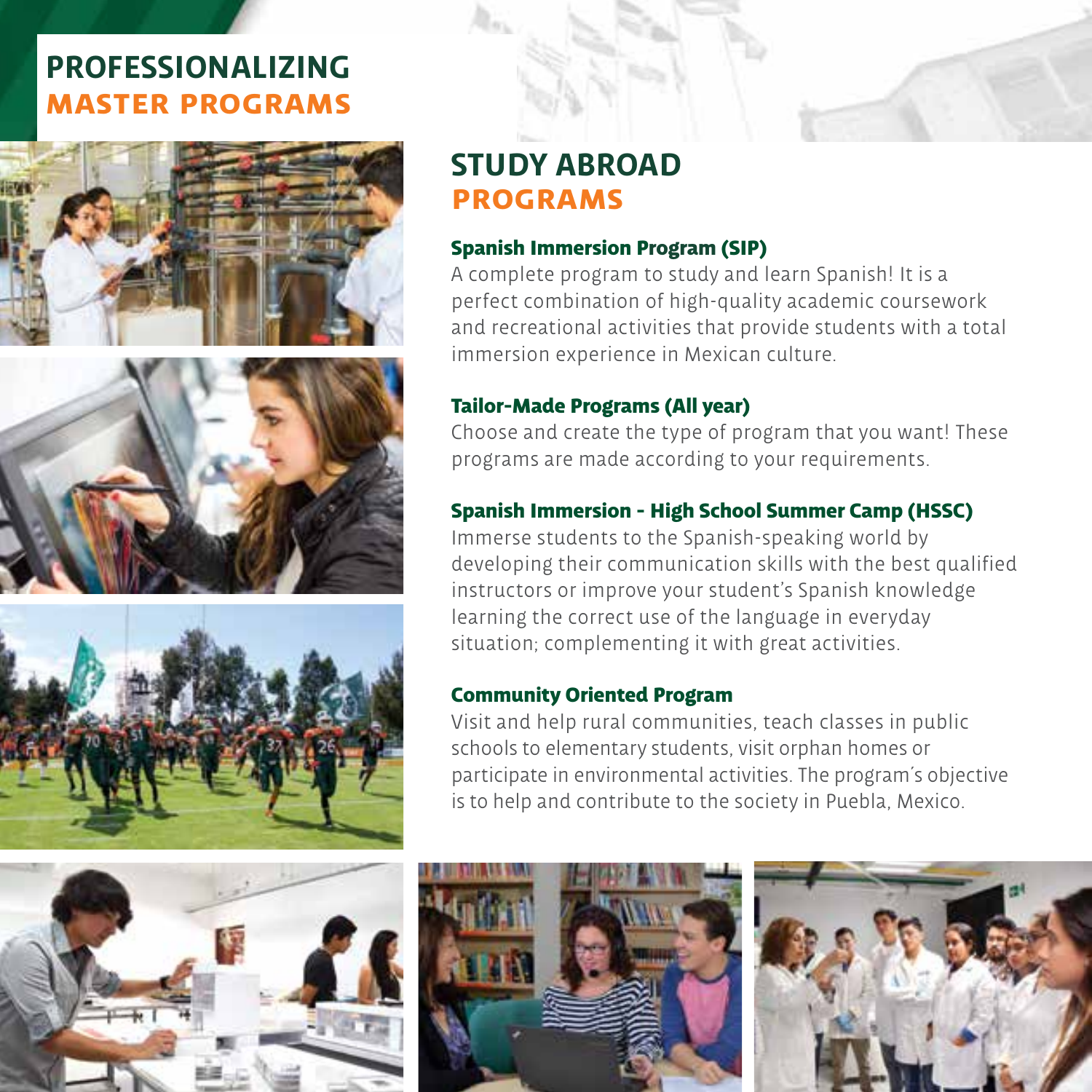# **UDLAP** *at a glance*

- Founded in 1940
- Internationally accredited degrees
- 9000 students from more than 30 countries
- 1300+ academic and non academic staff
- Student-centered learning
- Controlled access to on campus housing
- Beautiful 130 acre Campus
- Great variety of cultural and sport activities





Summer and Special Programs provide language, academic and cultural programs to students from all around the world. Our complete programs can include classes, lodging in dormitories, meal plan, workshops, and field trips.

All of our programs can be adapted accordingly to the requirements of a specific educational institution or organization. These programs may be adjusted to fulfil services, as well as dates, times and activities that are required by each institution.